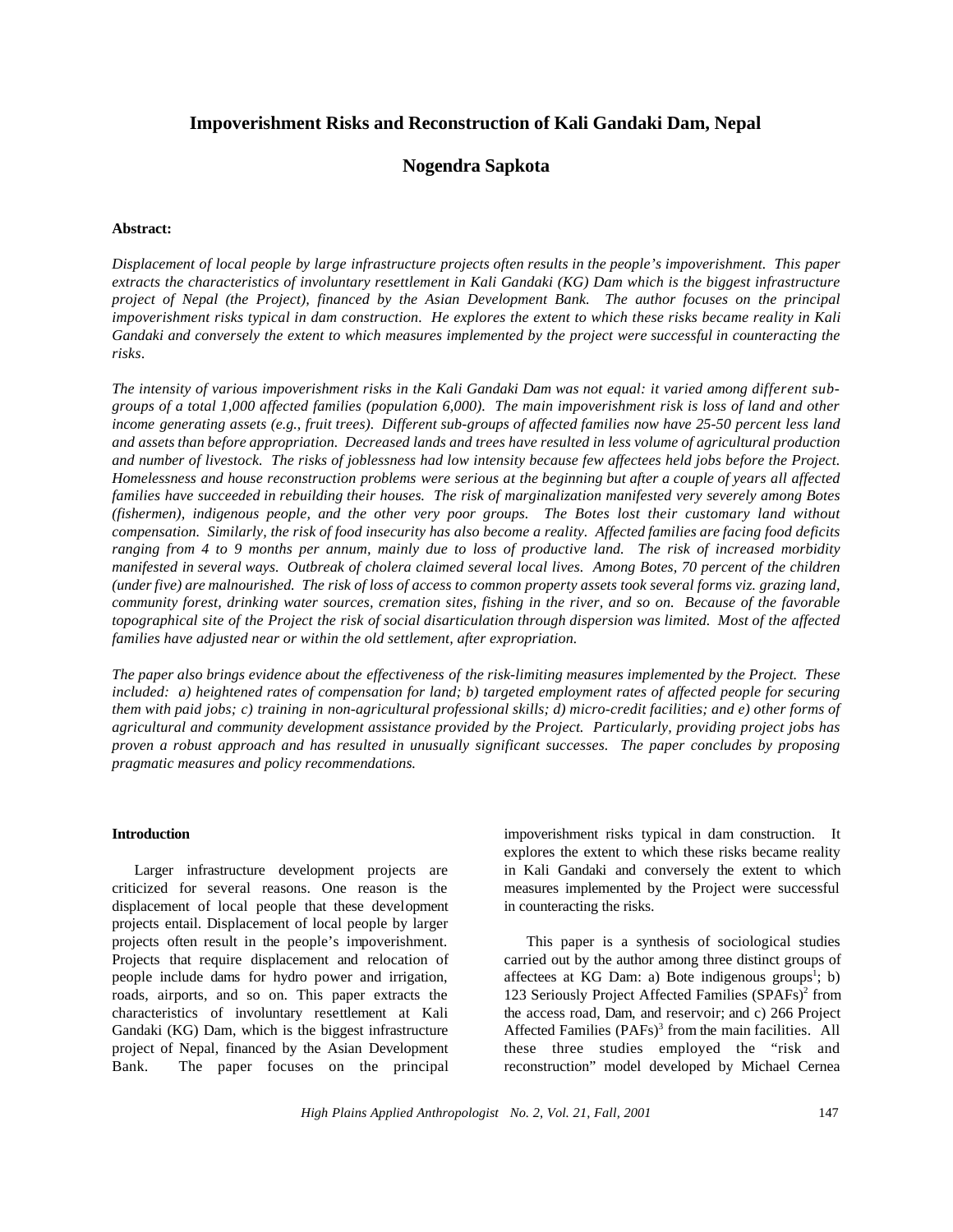(1997) as a conceptual framework. The model includes the contents of both displacement and a reconstruction process, i.e., universal impoverishment risk-patterns and a set of counter strategies to prevent these risks. Such key impoverishment risks and parallel counteractive strategies are:

- Landlessness vs. Land–based Reestablishment,
- Joblessness vs. Re-employment,
- Homelessness vs. House Reconstruction,
- Marginalization vs. Social Inclusion,
- Food Insecurity vs. Adequate Nutrition,
- Increased Morbidity vs. Better Healthcare,
- Loss of Access to Common Property vs. Restoration of Common Assets,
- Social Disarticulation vs. Community Reconstruction.

This paper analyzes the Kali Gandaki "A" Project's resettlement impacts along these eight risk variables based on the existing database and direct interviews with the affected families. Apart from these risk analyses the paper follows discussions on other relevant issues as well.

#### **Project Component and Associated Impacts**

In general, among different components of hydro power generation projects, the KG Dam is likely to entail more resettlement impacts than other components. But the Kali Gandaki Project seems quite different in this respect. Few houses have been expropriated for dam construction. Most of the riverbank that was submerged is government land; required land for the Desander is grassland. Among other components Powerhouse required expropriation of some half dozen houses and some hectares of Khet land. Construction of Project facilities, i.e., employer and contractors offices and residences, required expropriation of about two dozen houses and similar hectares of Khet and Bari land. The civil contractors' workshop also required displacement of 8 Bote fishermen in Andhimuhana. The access road displaced about 60 houses and affected lands along its right of way (RoW). Thus, it is seen that almost all SPAFs and PAFs are affected due to access road and other project facilities. Only some of them were affected by the Powerhouse. In this way the KG Dam component seems to have generated very few SPAFs.

## **Strategy and Objective**

The review of the Project planning revealed that

KGA thought very wisely in minimizing involuntary resettlement impacts by reducing the height of its dam. Previously, the dam's height was considered to be around 50 meters but later was changed to only 44 meters. If the first option was chosen it was likely to submerge Setibeni Bazaar and the Holy stone (Saligram). This later strategy served, on the one hand, to prevent displacement of some hundred families and, on the other hand, did conserve the local cultural property.

In spite of design changes, some resettlement impacts were unavoidable due to construction of several Project components as described above. The Project, therefore, has set its resettlement objective as "*all adversely affected families improve or regain their prior standard of living."*

#### **Definition of Affected People**

The Project has defined those people as affected families who have lost their houses and/or land. Other indirectly affected people (e.g. fishermen and rafters in Kali Gandaki river) are not defined as affected families. Further, there are two categories of affected families. Those who lost their house and/or more than 50 percent of their land have been categorized as seriously project affected families (SPAFs); those who did not loose their house and lost less than 50 percent of their lands are called project affected families (PAFs). It is quite obvious that these concepts were borrowed from the aborted Arun-III project.

Some inconsistencies, however, were observed during the study in respect to categorization of SPAFs. That any person(s) (not family) owning a separate land certificate and losing a house along with more than 50 percent land, have also been categorized as separate SPAF/PAF. In this way two or more names from a single household were found in the official list of SPAF/PAFs. Secondly, those who lost more than 50 percent land from a single land certificate have become SPAFs. Thirdly, names of SPAF/PAF have been determined based on the names of persons in the land certificates. In many cases land possessors do not necessarily have his/her name on the certificate due to errors in the cadastral survey.

#### **Evaluation of Risk and Counter Strategies**

The study revealed that the intensity of various impoverishment risks at the Kali Gandaki Dam were not equal: it varied among different sub-groups of affected families and among different risks. The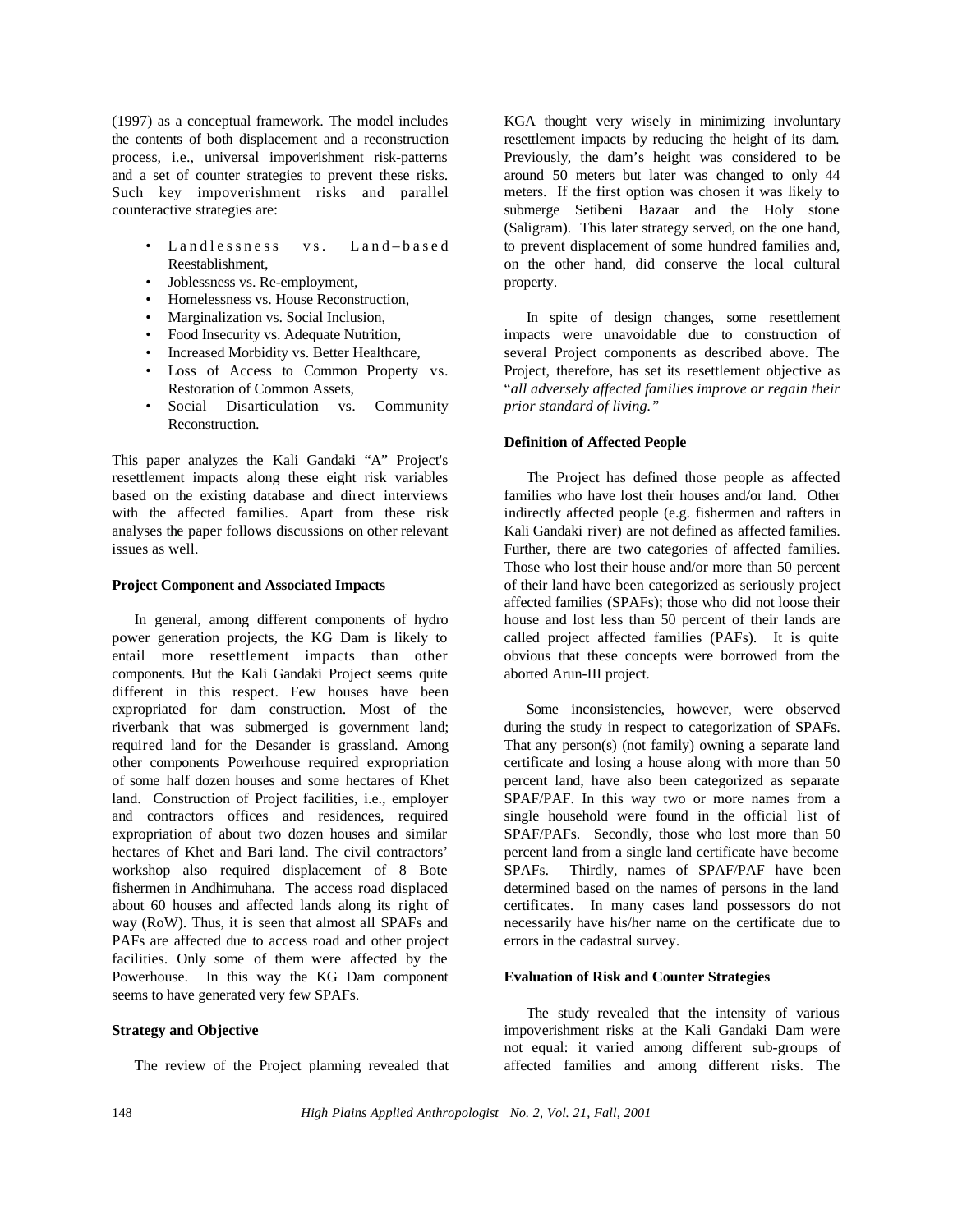following sub-sections examine the extent to which these risks have become reality in Kali Gandaki and conversely the extent to which measures implemented by the Project were successful in counteracting the risks.

#### **Landlessness vs. Land-based Reestablishment**

### *The IR&R Model's Hypothesis*

Landlessness is a major impoverishment risk associated with involuntary resettlement. The expropriation of land removes the main foundation upon which people's productive systems, commercial activities, and livelihoods are constructed. This is the principle form of decapitalization and pauperization of displaced people as they lose both natural and manmade capital. The strategy to counter this risk from becoming a reality requires the land-based reestablishment. Settling displaced people back on cultivatable land is the heart of the matter in reconstructing livelihoods. Successful approaches often involve identifying equivalent lands, or bringing new lands into production through land recovery and crop intensification (Cernea 1997).

#### *KG Empirical Data*

The risk of landlessness in Kali Gandaki was found to be loss of land (irrigated, rain fed, and grassland), and other land-based assets like trees. As Table 1 shows, altogether the different groups of KG's affectees now have 25-50 percent less land, have 25-60 percent fewer fruit trees, and have 33-60 percent fewer fodder trees than before expropriation. Furthermore, the reduced land and trees have resulted in less volume of agriculture production and reduced number of livestock. Livestock are important sources of food as well as income in the rural economy. The same table shows that these groups of affected families have less agricultural production by 27 percent among PAFs and 60 percent among SPAFs. Likewise, they have 50-60 percent less livestock after expropriation.

| . . |  |
|-----|--|
|     |  |

| <b>Impact on Land and Other Assets</b> |          |            |                 |
|----------------------------------------|----------|------------|-----------------|
|                                        | 16 Botes | 123 SPAFs  | <b>266 PAFs</b> |
| Land loss                              | 42 (50%) | 989 (50%)  | 1314 (25%)      |
| (ropani)                               |          |            |                 |
| Fruit tree                             | 28 (40%) | 1046 (60%) | 300 (25%)       |
| loss                                   |          |            |                 |
| Fodder-tree                            | 89 (33%) | 2768 (60%) | 3615 (49%)      |
| loss                                   |          |            |                 |

| Agri. Prod. | 51 (60%) | $1322(45%)$ 1852 (27%) |                        |
|-------------|----------|------------------------|------------------------|
| Loss (muri) |          |                        |                        |
| Livestock   | 40 (51%) |                        | 591 (60%)   1158 (55%) |
| loss        |          |                        |                        |

Furthermore, even after 4-5 years of expropriation, the majority of families have not been able to recuperate their loss of these assets. For example, more than 80 percent of families still have less land than before expropriation. About half of the families have less fruit trees and more than two thirds also have less number of fodder trees. The studies also reveal that Botes indigenous group seems to have the most serious impacts compared to other groups. The PAFs are less seriously affected than the other two groups. The reasons behind this inability of recuperation of land loss are several. First, the majority of compensation money went to other purposes like house reconstruction, payment of old loans, purchase of new commodity goods, etc. Second, they did not find suitable land in the village and did not want to go to Terai. Third, due to lack of prior monetary experience in handling cash, they could not afford risk by buying land in a new place. Finally, some people converted their economy from agro-based to market-based and did not want to repurchase land.

In respect to counteracting strategies, projects that provide land in lieu of expropriated land have found it successful to restore land more effectively than projects which hand out compensation only (Cernea 1993). However, in some cases it might not be feasible because either the replacement with new land is not readily available, and in few cases land owners themselves prefer cash compensation. Both cases happened in Kali Gandaki as two-thirds of families preferred cash when they were asked about their choices on mode of compensation. In such a way several modes of cash compensation strategies were adopted in KG to counteract the risk of landlessness. First, all kinds of land were compensated in cash to the official owner of the land certificate. The Project followed cash compensation instead of land for land. Secondly, public consultations were sought for land compensation processes. A Village Advisory Committee was formed comprising local community leaders as well as representatives of affected families. Third, the Project heightened the rates of land compensation for powerhouse/headwork's land compared to pre-project compensation levels. It was an effective decision to adjust the compensation rate nearer to market price as the government rate of land was lower than local market price. Fourth, the Project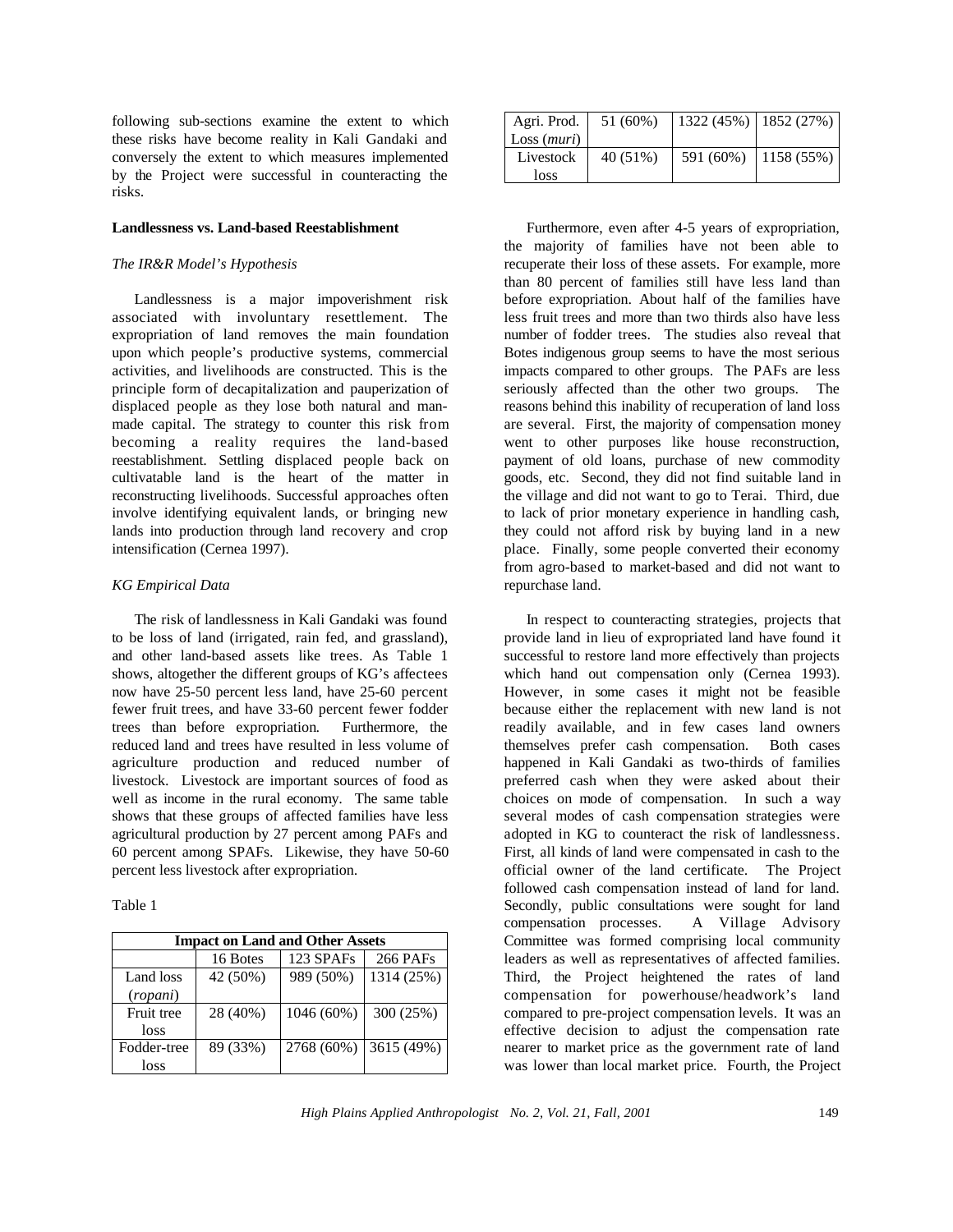also provided additional grants to some groups of affectees. Tenants of trust (*Guthi)* land, who had legal certificates, were provided with an additional 42 percent compensation, totaling 75 percent vis-à-vis legal provision of providing only 33 percent compensation for such kinds of land. A small grant was also provided as an incentive to those people who purchased replacement land. Finally, compensation was provided for standing agriculture crops damaged during project construction.

Some policy deficiencies as well as practical failures, however, have also been observed during the grievance process. First, the most severe failure manifested in non-compensation for customary land without formal legal land title, i.e., communal trust (*Guthi*) land possessed by Bote indigenous people and other land parcels without legal title. Though they were residing there and possessed this land since long ago, they were denied compensation on the ground that they lacked legal land certificates (*lalpurja*). This practice, however, is not consistent with the donor policy. The ADB resettlement policy of 1995 envisaged that absence of legal title should not be a bar from receiving compensation. Second, another such failure was the Project's inability to cover all kinds of losses for compensation. Expropriated fruit and fodder trees were not compensated. Likewise, downstream effects by construction of roads, soil erosion, and damage of land etc., were not taken into account for compensation. Furthermore, the Project's requirements for legal document and non-recognition of *de facto* status regarding size and type of land also proved to be counterproductive on fair valuation of expropriated property. For example, most of the affectees have had land registered at low grades and smaller sizes and therefore the compensation amount were reduced because valuations of expropriated property were done according to the legal documents. In such a way farmers were underpaid vis-à-vis actual losses of their properties. Finally, the Project did not carry out parcel level land mapping.

# **Joblessness vs. Re-employment**

# *The IR&R Model's Hypothesis*

Joblessness is another fundamental risk. Involuntary resettlement is likely to result in loss of employment and wages by affectees more in urban areas, but also in rural areas, depriving landless laborers, service workers, artisans, and small business owners of sources of income. Unemployment or underemployment resulting from resettlement tends to linger long after

physical relocation of affectees. The counter strategy of countering this risk is creating re-employment opportunities. This includes employing the jobless in project and project-related jobs. A shift to more valuable crops, diversification of on-farm/off-farm activities, use of project-created resources such as reservoir irrigated areas downstream, etc., are also viable strategies for employment restoration of those affectees who previously were employed in agriculture and similar activities (Cernea 1997).

# *KG Empirical Data*

The impoverishment risk of joblessness did not prove to be a reality in KG for various reasons. First, most of the working age population was in agriculture in the pre-Project period. The Project area included mostly peasant communities where little of the population had paying jobs. It did not include town and urban areas where the majority of populations have such jobs. Most of those who had pre-Project jobs were in India. Secondly, the Project adopted a firm strategy of securing paid project jobs to affectees. Its contractual documents made construction contractors obligatory of providing skill training as well as employment of at least one member from Seriously Project Affected Families (SPAFs). The employment records reveal that more than two-thirds SPAFs had some family members employed in Project jobs. This risk limiting strategy was promoted with sufficient vigor and has proven robust in achieving unusual success. Furthermore, apart from direct Project jobs, enormous selfemployment opportunities were also created due to the boom effect in the local economy, which also helped prevent this risk.

Despite general success in creating new jobs, however, some weaker sections of affected populations did not reap these Project-generated benefits. Such destitute groups included Botes, women, the elderly population, and low castes. Only 10 percent of Bote families have Project jobs, whereas the figures reach above 65 percent for other high caste groups. Likewise, out of total employees, women share less than five percent.

# **Homelessness vs. House Reconstruction**

# *The IR&R Model's Hypothesis*

Homelessness is not only an economic impoverishment risk, but also a cultural impoverishment risk. Loss of housing and shelter is temporary for the majority of displaced persons, but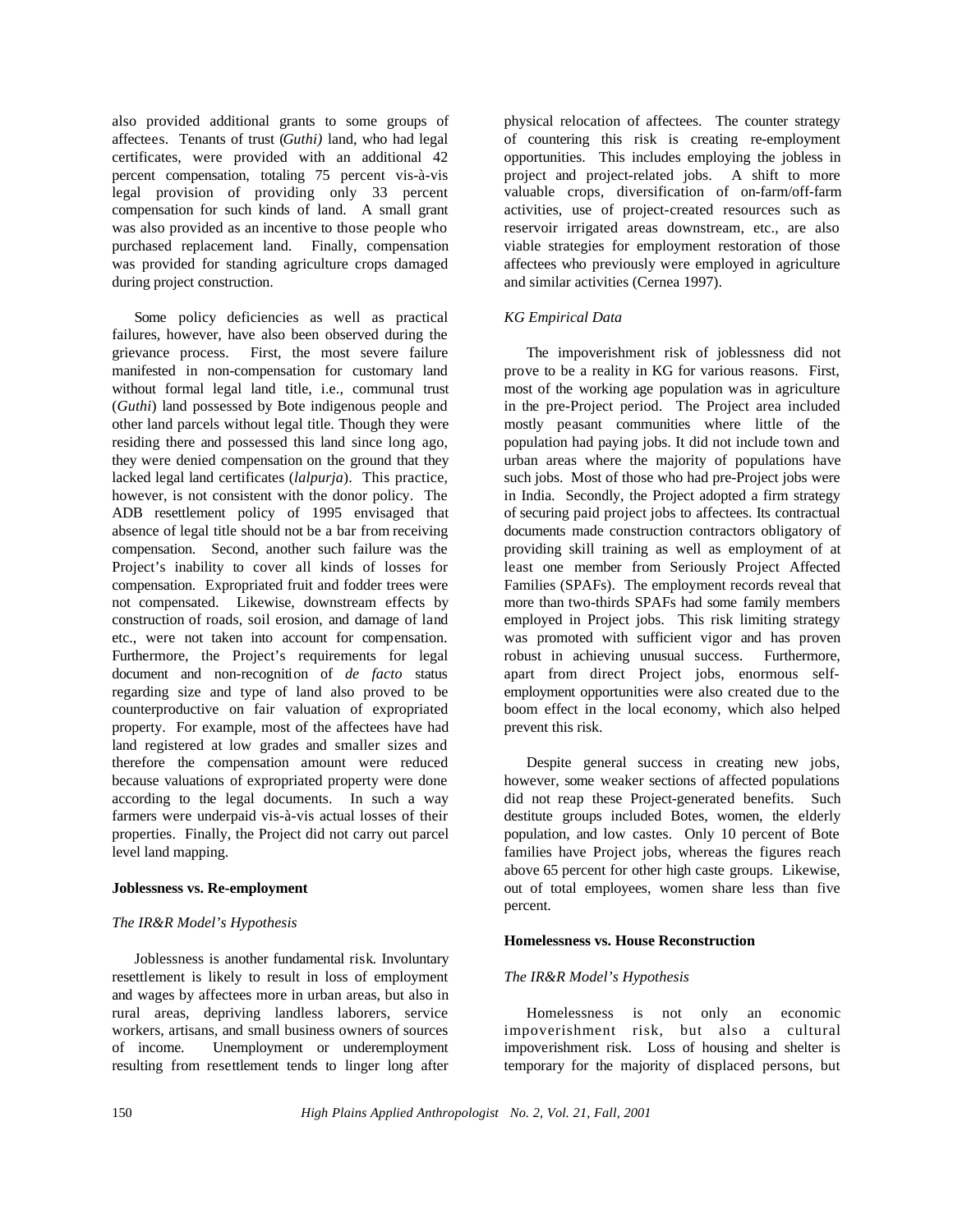threatens to become chronic for the most vulnerable. Considered in a broader cultural sense, homelessness is also placelessness, loss of a group's cultural space and identity. House reconstruction is regarded as one of the relatively easier achievable strategies. The improvements take one or more of the following forms: more square footage per capita, better quality housing materials, connection to services (electricity, water), safer sanitation facilities, space for house gardens, and other forms (Cernea 1997).

## *KG Empirical Data*

The risk of homelessness and house reconstruction problems appeared at the beginning of the KG Project when about 90 families lost their houses. But after four or five years of expropriation, except Botes, almost all affectees in KG have succeeded in rebuilding their houses, however, at the cost of other resources. Quality of reconstructed houses appears better than old houses. Some of the new houses are roofed with iron-sheet metal and are cemented whence these were previously thatched. Two-thirds of houses have electricity, while there was no electricity at all at pre-Project houses. This was all possible because most of the Project compensation as well as earnings from Project paid jobs have been used in house reconstruction. The studies show that half of the total compensation money received from the Project went to this purpose. Not only those who lost houses, but also others, have used a substantial portion of income in the same activity. The reasons of which are two: cultural and economic. From a cultural point of view houses are regarded as symbols of social status, and being homeless is something like social death. Similarly, some people have found houses also as important income-generating assets. Due to pressure of temporary immigrants in the Project area houses can be rented out with a handsome return of rent. About 10 percent of affectees have their house rented out to others and these houses earn more than 1 million rupees annually in the form of house rent.

Botes, however, have a different experience. Some of their houses have been displaced twice. After the displacement they are now residing in very unsafe and improper places. In fact, some settlements could not be accepted as living places. Houses are located along a trail which passes through a very steep area, part of which will be inundated by reservoir water once the dam construction completes. Houses have no courtyards. They can not even find a place to keep a piglet and some chickens distributed by the Project.

#### **Marginalization vs. Social Inclusion**

#### *The IR&R Model's Hypothesis*

Marginalization occurs when families lose economic power. Middle-income farm households become small landholders, and so on. Economic marginalization is often accompanied by social and psychological marginalization, expressed in a drop in social status while feelings of injustice and vulnerability increase. Planners tend to overlook these socio-cultural dimensions, but they should focus on them to facilitate reconstruction of social institutions as well as income generating measures. It also includes integration within host populations and compensation for community owned assets (Cernea 1997).

## *KG Empirical Data*

Some affectees, who got better cash compensation as well as Project jobs and were capable of managing cash money, have moved socially and economically upward. Botes and other weaker sections of affectees were disadvantaged in terms of compensation and Project paid jobs. They were not familiar with the skill of handling cash property, and have experienced marginalization with reduced income and increased social vulnerability. The survey data show that these underprivileged people, i.e. mostly Botes, womenheaded households, and unemployed families, have around 50 percent less agricultural income than before expropriation. Botes' income from fishing has almost vanished with two-thirds curtail. Furthermore, not only economic but also several socio-cultural dimensions of marginalization have been observed among these disadvantaged and vulnerable groups. Such vulnerabilities include downward social status, psychological stress, anxieties regarding future living, food, clothing, medical treatment, education, and marriage of children, etc. Similarly, common vulnerability included increased alcoholism, abuse of women, violence, decays of social values, etc. Young generations particularly have become victims of alcoholic addiction. Also prostitution and AIDS, as well as elopement and the disappearance of women and girls appear to become a great threat toward gender impoverishment. Such things are further intensified due to decays in some good social values like respect to women, elders, and poor people.

Despite the above-mentioned dark aspects, however, the same studies also provide evidence as well in this respect of successes of counter risk strategies implemented in the KG Project. Particularly,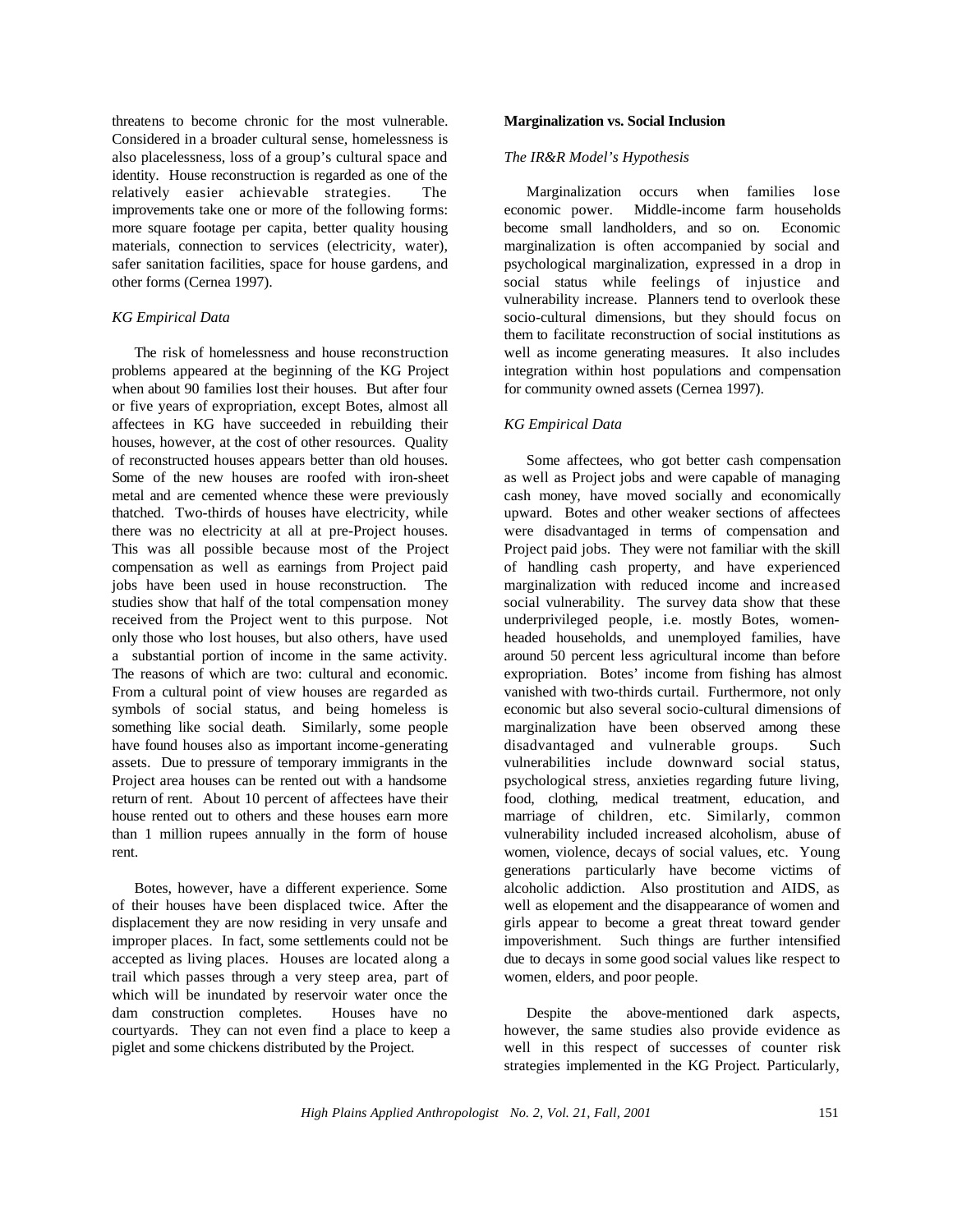Project employment, as mentioned in the preceding section, has proven to be an unusual success in increasing very substantial cash infusions in the economy as well as overall livelihood of beneficiary groups among affectees. The studies have found that the income accrued by 214 families from Project employment exceeds 50 million Nepali rupees per annum. The newly generated income from Project employment is roughly 5-6 times higher than that of the agricultural production value that they lost. Further, the Project has set up a \$50,000 micro-credit revolving fund to provide assistance to its affectees to start new income-generating enterprises.

In conclusion, it is seen that about two-thirds of the affected families have fully been successful while others have failed to limit risk in terms of the lost income and socio-cultural status. These groups include Botes, women-headed households, low caste people, and families only having elderly people.

#### **Food Insecurity vs. Adequate Nutrition**

## *The IR&R Model's Hypothesis*

Forced displacement increases the risk that people will fall into chronic food insecurity. Sudden drops in food crop availability and income are endemic to physical relocation and hunger, and undernourishment lingers as a long-term effect. Counter strategy could benefit much from refugee programs' techniques in the same matter. It may include providing food on a temporary basis as well as long-term measures for adequate nutrition (Cernea 1997).

# *KG Empirical Data*

Even though the area was marked as a fooddeficient area before the Project construction started, the expropriation of productive land and other assets by the Project has further worsened the situation toward the danger of chronic and severe food deficit among affectees.

| <b>Families and Number of Food Deficit Months</b> |              |              |             |
|---------------------------------------------------|--------------|--------------|-------------|
|                                                   | <b>Botes</b> | <b>SPAFs</b> | <b>PAFs</b> |
| % family                                          | 100          | 90           | 80          |
| with food-                                        |              |              |             |
| deficit                                           |              |              |             |
| $#$ months                                        |              |              |             |
| with food-                                        |              |              |             |
| deficit                                           |              |              |             |

As mentioned earlier, agricultural production among affectees has been reduced by 45 percent and 27 percent among SPAFs and PAFs, respectively. This has also resulted in a more severe food deficit among these affectees. The table shows that more than fourfifths of affected families have a food deficit. The average number of food deficit months differs from 5 for PAFs to 9 for Botes.

Although an agriculture intensification program was conceived during the planning stage to prevent this risk, and given a \$10,000 annual budget for its implementation, this was never implemented in Kali Gandaki. The Project jobs and subsequent increase in cash income have been successful so far in preventing hunger as they have money to buy food from the markets. But the situation is likely to worsen once these affectees lose their Project jobs with completion of dam construction.

## **Increased Morbidity vs. Better Healthcare**

## *The IR&R Model's Hypothesis*

The health of displacees tends to deteriorate rapidly from the outbreak of relocation – related parasitic and vector borne diseases (malaria, schistosomiasis, etc.), malnutrition, and increased stress and psychological traumas. Strategies are needed for better health care, lower morbidity, and measures to prevent increases in mortality rates (Cernea 1997).

# *KG Empirical Data*

The evidence shows that this risk manifested itself to be a reality to some extent in Kali Gandaki. After the Project inception, cholera broke out, which was uncommon before, and spread in the Project area claiming several lives. Likewise, during the interviewing most of the affectees responded that they experienced psychological stress. Furthermore, one of the recent health surveys revealed that among Botes indigenous people 70 percent of children under five are malnourished. Along with environmental pollution, incidences of water-borne and respiratory diseases have also increased among the affected population.

The counter strategies by the KG Project to prevent this risk included distribution of water to some of the local communities and treatment of water sources within the project area. This also included provision of labor housing and running two health centers in Mirmi and Beltari.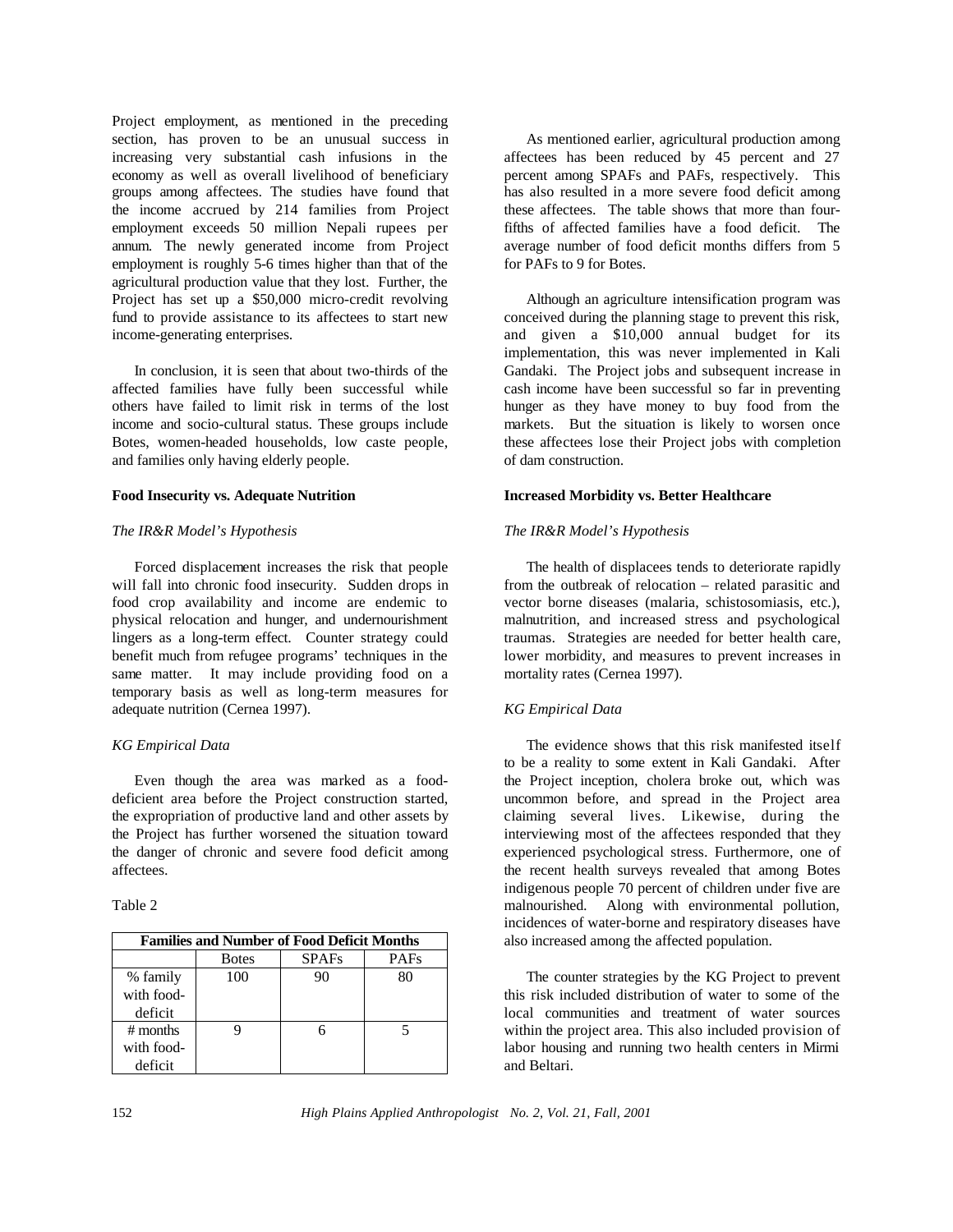# **Loss of Access to Common Property vs. Restoration of Common Assets**

#### *The IR&R Model's Hypothesis*

Loss of access to commonly owned assets (i.e., forested lands, bodies of water grazing lands, and so on), typically overlooked and uncompensated for in government schemes, is another major cause of income deterioration for affectees, particularly for the assetless. Restoration of community assets needs to compensate those properties expropriated by development programs (Cernea 1997).

#### *KG Empirical Data*

The studies revealed that the risk of loss of access to common property assets has become apparent in some respects. Such negative impacts on community assets include grazing land, community forests, drinking water sources, cremation sites, fishing in the KG River, and so on. The majority of civil works and muck disposal area ended up occupying much of the common grassland and a long segment of the riverbanks where peoples' cattle used to graze. This is also a major reason that there was a significant drop in livestock owned by KG affectees. Similarly, forest depletion is also common. The risk of deforestation may further increase once the 106-KM transmission line is likely to cut down trees along its right of way. Furthermore, several cremation sites are prone to inundation after construction of the Dam; and some drinking water sources have already been badly effected. Fishing in the KG River has also been impossible due to the Dam barrier as well as illegal poaching by Project's workers. About 200 Botes and other fishermen are likely to loose their average 100 KG fish harvest per family per annum, i.e. equivalent to 10,000 rupees.

In this respect, risk-limiting strategies by the Project included planting of saplings in community barren land, renovation of two cremation sheds, and cage culture training for fishermen. Furthermore, a fish trapping/hauling program and fish hatchery are also crucial in terms of their objectives of fish population mitigation as well as Bote employment.

#### **Social Disarticulation vs. Community Reconstruction**

#### *The IR&R Model's Hypothesis*

Community dispersal means dismantling structures

of social organization and loss of mutual help networks. Community reconstruction needed a strategy to rebuild living social bonds and networks, e.g. kinship, social organization, leadership, etc. (Cernea 1997).

## *KG Empirical Data*

Because of the favorable topographical site of the Project, the social disarticulation did not take place at KG Dam. Most of the affected families have adjusted nearer or within the old settlement after expropriation.

## **Some Other Issues**

Besides the analysis of impoverishment risks and reconstruction strategies, this section also examines some other issues as well. Such issues include the national resettlement policy, application of donor policy, planning instruments, compensation of land, indigenous people, awareness of stake holders, budget and timing, maintaining overall responsibility, coordination and monitoring, and participation of affectees and NGOs.

#### *Absence of National Involuntary Resettlement Policy*

Nepal's legal and regulatory framework for the resettlement of the Projects' affectees is not comprehensive. Its 1990 constitution, particularly article 17(2), guarantees the property rights for its citizen as a fundamental human right. But the same constitution also provisions that its citizens' property may be acquired by the state for public interest providing compensation. Similarly, there are several acts which specify the basis and procedure for such compensation. Among such acts, the Land Acquisition Act of 1977 is the most commonly used. However, despite the existence of these acts, there is a lack of policy and framework specifically to deal with families affected by development for public interest.

This lack of specific policy regarding project-related involuntary resettlement has proven to be dysfunctional in the case of the KG Dam, too. Implications of the policy vacuums are several. The first kind of such dysfunction is manifested in the inability of the Project to compensate Botes' land under customary and common ownership without formal legal title. Secondly, emphasis given by the Land Acquisition Act for cash compensation prevented the KG Project from adopting land-for-land compensation policy, at least to those Botes who preferred this option. Finally, the lack of policy also gave space for differential treatment of affectees in the same project. The elite groups of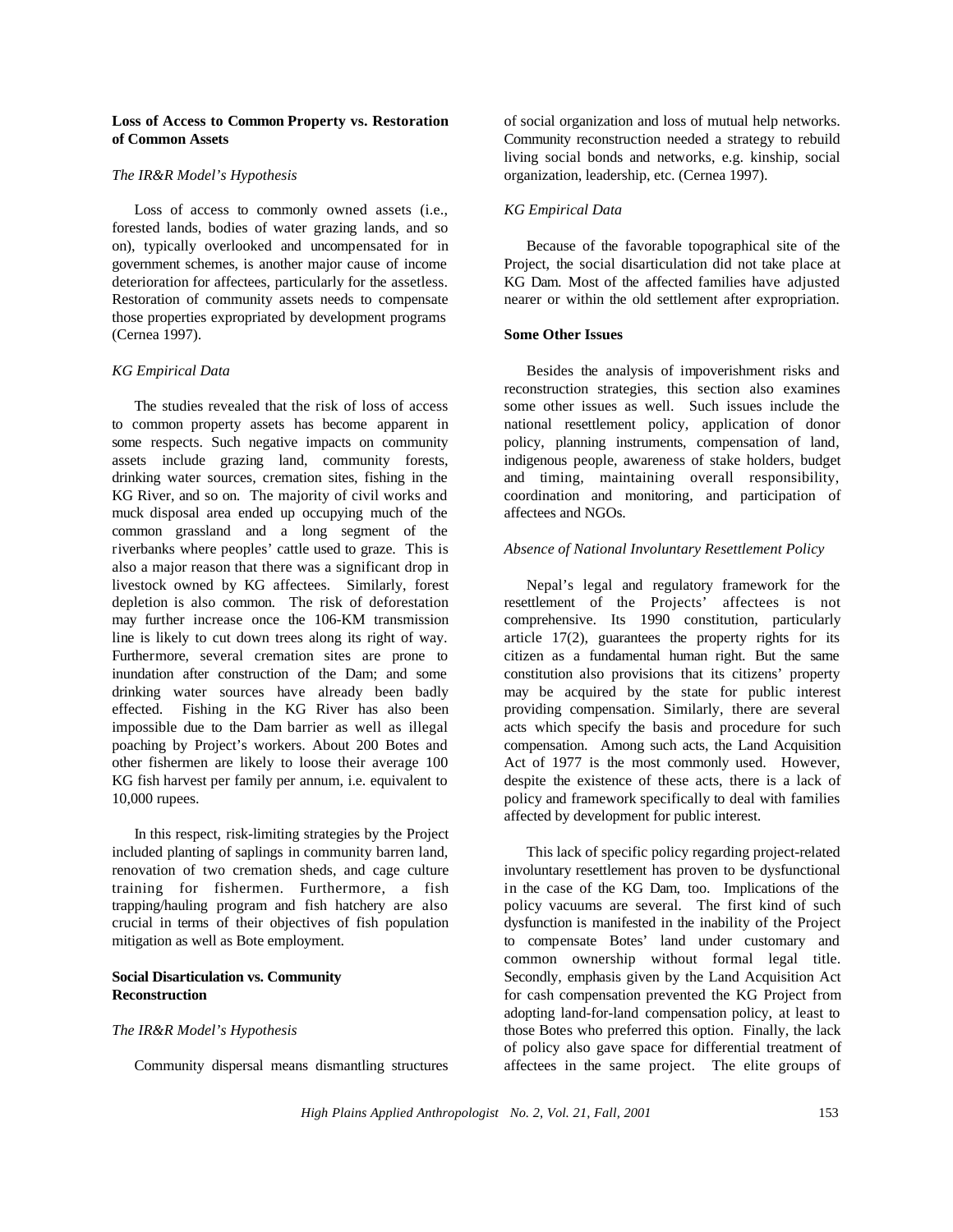affectees, therefore, got beneficial treatment while weaker sections like Botes were disadvantaged.

# *Application of Donor Policy*

Since Nepal lacks a comprehensive national policy on involuntary resettlement compliance, a donor's policy of resettlement is a common requirement because most development projects in the country are supported by external assistance. The KG Dam, as an ADB supported project, is supposed to comply with ADB's involuntary resettlement policy of 1995. The notable features of ADB resettlement policy include: a) avoidance of involuntary resettlement; b) compensation and assistance to unavoidably displaced people; c) information to and consultation with affected families on compensation and resettlement; d) support to existing social and cultural institutions; e) compensation for land under customary rights and/or without formal legal title; and f) formulation and implementation of a full Resettlement Action Plan (RAP) as part of the project.

These policies, however, manifested themselves in the KG project with varying degrees of applicability. Some policies have been applied to a satisfactory level, while some others are ignored. The KG project neither compensated for Botes' Guthi land without legal certificates nor did it develop a comprehensive resettlement/rehabilitation action plan for them.

# *Planning Instruments*

Successful involuntary resettlement requires advanced and good planning. This includes research on potential socio-economic impacts, and developing a comprehensive Resettlement Action Plan (RAP). Though the Kali Gandaki Project has a Mitigation Management Plan (MMP) and an Acquisition, Compensation and Rehabilitation Program (ACRP), it could not properly address all requirements of RAP.

First, these instruments did not include riverbank Botes who will loose their income from fishing the Kali Gandaki river. Secondly, they neither addressed the issue of Botes customary land and other lands possessed without land title for their compensation. Third, issues of indigenous people was also not addressed in these instruments. Fourth, relocation of Botes is scheduled for operation phase while they have been already displaced at the outset of the Project and are seriously impacted. Fifth, a separate budget and time schedule has not been clearly marked for SPAFs' skill training so that the civil contractor IGL has not

implemented it so far. Finally, the ACRP has shown the attitude that it has no responsibility beyond cash compensation. Rehabilitation aspects have been given less priority. From the above discussion it is seen that absence of Resettlement and Rehabilitation Plan (RAP) has contributed to aggravate the SPAFs degrading situation.

# *Land Related Issues*

There are three major issues related with land: eligibility, valuation, and agency for compensation. The first issue has been discussed in the previous section that the Project did not take into account compensation of customary rights and land possession without legal land certificates during land compensation. Similarly, fruit trees and fodder trees were not considered for compensation. In the second issue, the rates for land compensation were nearer to replacement cost. But inconsistencies between the government's cadastral map/record and de facto ownership of land created several problems in proper compensations of these lands. For example, the map did not truly represent owner's parcels expropriated by the Project, and therefore, the owner could not get compensation. In some cases, areas of land registered were found to be less than the actual area. Third, agencies and responsibilities that were involved in land valuation and compensation were found to be less integrated with the Environment Unit. Whatever lessons learned by KGEMU have not been properly used for further improvements. Proper databases are not available for expropriation and compensation of SPAF/PAFs' assets by the Project from its outset.

# *Coordination with/by Government*

It is expected that during the life span of the Project it will bring a significant "boom" effect in the local economy. Its sustainability depends on regional and local development planning by central as well as local governments. If line agencies of the central government and local Village Development Committees (VDCs) and District Development Committees (DDCs) appropriately harness the Project's benefit through sectoral and regional development programs there is a greater likelihood that such benefits can be sustained for a longer time, even after completion of the Project. However, it appears that this is not happening here. On the one hand, locals have an expectation of the Project that it should do everything that may not be possible to the Project. On the other hand, government line agencies and local governments are not properly coordinated and mobilized in the area.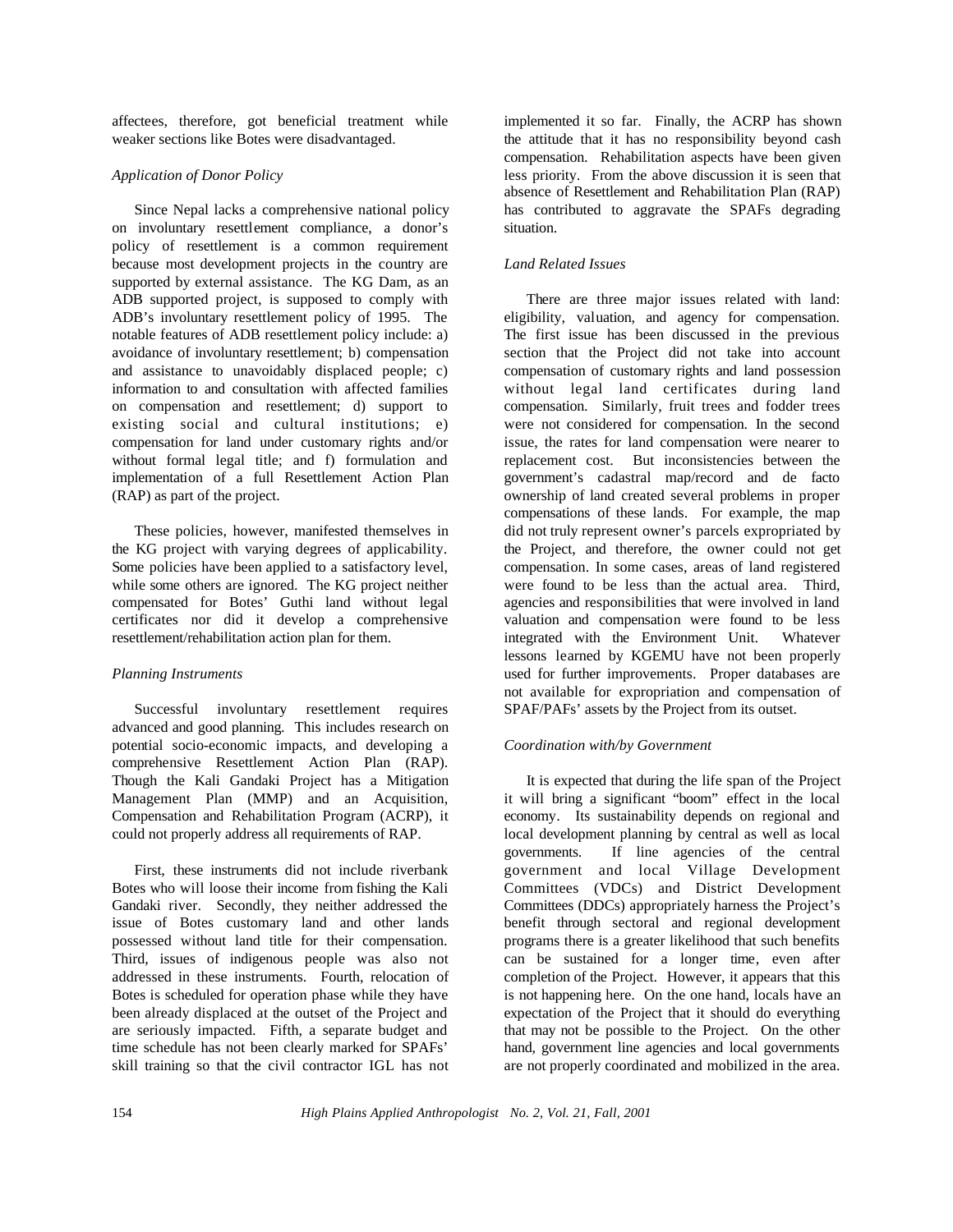This shows the dire need for the leadership role of a central government and coordination among all stakeholders of development.

## *Overall Responsibility and Awareness of Stake Holders*

One of the important points is maintaining overall responsibility and awareness of stakeholders on the principle issues of involuntary resettlement. The Project should maintain overall responsibility for the involuntary resettlement outcomes of all activities performed by contractors, consultants, or subcontractors. Similarly, social awareness of all these agencies and personnel is essential. But it appears that the Project is lacking these things. Contractors are expropriating locals' property themselves when they are not authorized to do so. For example, IGL displaced 8 Botes from its workshop area without approval of its employer – NEA. Likewise, not all personnel are aware of the social and environmental issues. Engineers are biased to proceed with the construction work and give less importance to social matters. Some of the personnel assigned for social responsibilities are also engineers and, hence, know very little about social issues. Most of the contractors' personnel were also found to be unaware of involuntary resettlement issues.

The weaknesses of the employer to maintain overall responsibility for its contractors have resulted in many failures. The main civil contractor (IGL) was supposed to conduct skill training to all SPAFs before starting construction works, but he has not yet done so. Neither has the Project been successful to get things done by the contractor. Likewise, very poor environmental and safety compliance performances have been recorded, i.e., not more than 50 percent. Weaker safety measures have also given rise to several casualties and conflicts with local communities. However, the Project seems unable to maintain this overall responsibility for contractors. Rather, it has tended to heavily rely upon police forces to resolve conflicts that may be counterproductive in the long run.

# *Budget and Timing*

The two variables, i.e., budget and timing, also seem very important in determining the success or failure of involuntary resettlement programs. The budget allocated for rehabilitation activities seems very low. Only \$50,000 in micro-credit funds have been initiated until now. The agricultural intensification fund of \$10,000 per annum has not been initiated for the last 3 years. This clearly shows time lagging. Similarly, Botes' employment in the fish hatchery was

conceived for the construction phase but which will be built only during the operation phase, leaving them unemployed during this phase.

## *Affected People and NGO Pressure Groups*

One of the important variables associated with the success or failure of involuntary resettlement is the awareness and activeness of affected people and NGOs. If these groups are aware of the issues and are proactive in articulating their interests, there is a greater likelihood that they may get better treatment from project developers. Otherwise the situation may be reversed. The KG case appears to have both stories. On the one hand, some elite groups like higher castes, people who have urban exposure, have been successful in this regard. These people seem aware and are very pro-active in articulating their own needs as well as having been successful in having their demands fulfilled by the Project. The evidence of high employment and compensation rates among these groups, in comparison to other projects of the same magnitude, is an example. However, in the same respect Botes have a different experience. It is mostly because these Botes are unaware, unorganized, and powerless that they do not articulate their needs in front of the Project.

## **Conclusions**

In conclusion, it appears that the impoverishment risks and risk limiting measures manifested at differential degrees, i.e., among themselves as well as among affectees. Risks of landlessness, marginalization, food insecurity, and loss of community assets have become a reality with different intensities. However, the counteracting measures proved to be robust, with unusual successes in preventing other risks of social disarticulation, joblessness, and homelessness. Similarly, adoption of good policies, people awareness, and NGO pressure groups have been found as positive factors in limiting the impoverishment risks and in reconstructing the livelihood of affected families. Absence of policies of providing compensation to landowners without legal title and formulation and implementation of resettlement and rehabilitation plans as well as other similar factors were found to have negative impacts. This study, therefore, shows that better policies and good practices can prevent impoverishment risks from becoming a reality, and on the other hand, lack of better policies and practices exacerbate the risks among the KG Dam Projects' affectees.